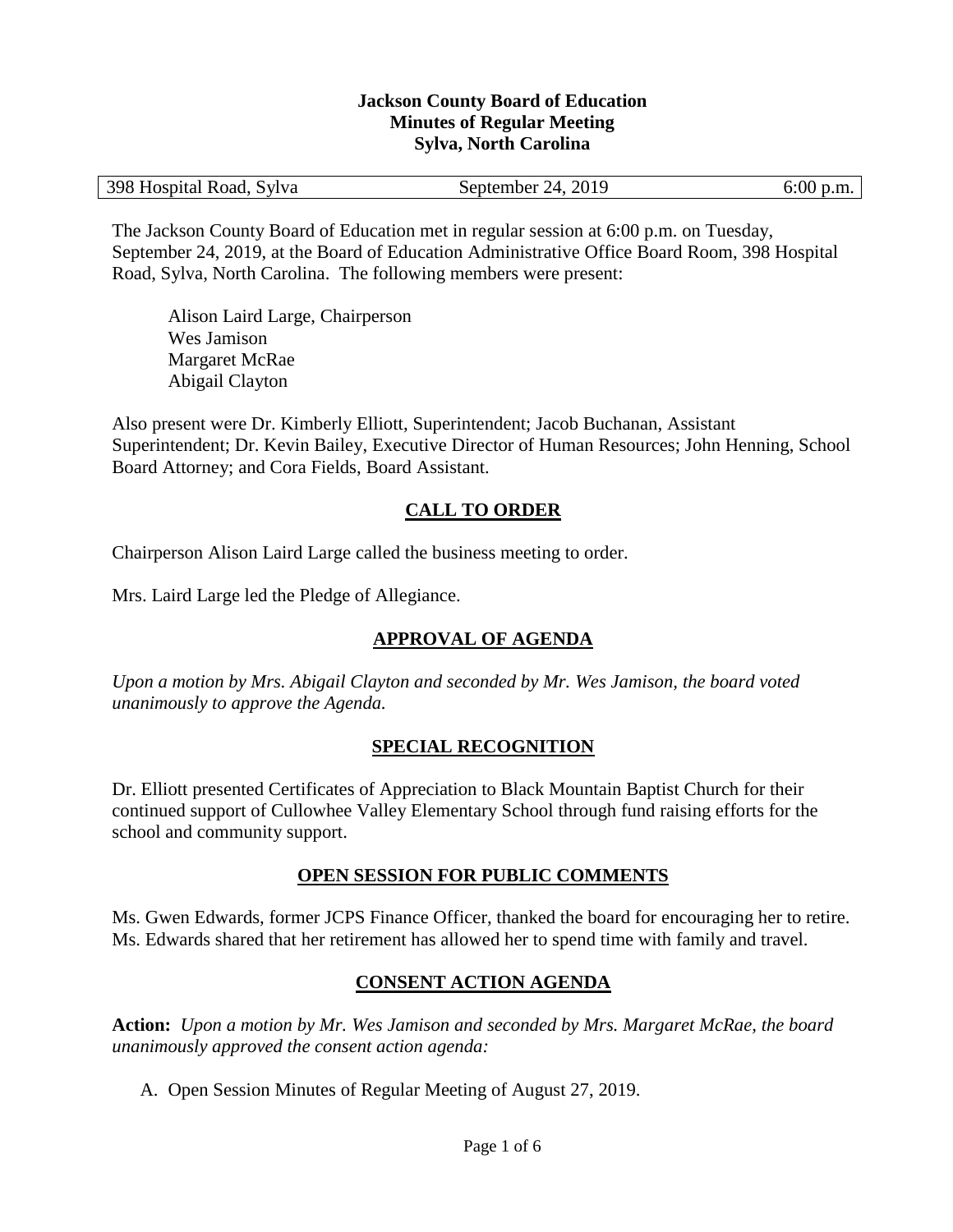## **INFORMATION AGENDA**

#### A. **Agenda Item**: Superintendent's Report **Presenter:** Dr. Kimberly Elliott, Superintendent

Dr. Elliott reported on the following:

- 1. Dr. Elliott attended the CREW on Monday, Sept. 30 at Cherokee Central School and thanked all the staff involved with coordinating this event.
- 2. Dr. Elliott thanked Jason Watson and Jake Buchanan for continuing to move JCPS through all of the ongoing Capital Projects. She informed the board concerning upcoming bids for SME water system, BRS water system, Egress Courtyards, Accessibility upgrades at SMHS ball fields, and HVAC at BREC and FES.
- 3. Dr. Elliott reported that the School Based Health Centers have been extremely successful at both FES and SMES.
- 4. Dr. Elliott provided the board with highlights of the accountability update:
	- BREC above 95% and maintained 3-8 reading school performance grade of C
	- CVES increased overall achievement on EOGs from 58.9 to 59.8
	- FES exceeded growth for total school and 3-8 math
	- JCEC maintained school performance grade of A, only 8% schools statewide had school performance grade of A
	- JC School of Alternatives earned a progressing rating on alternative accountability model – highest ranking
	- SCES met growth for total school and 3-8 reading and math
	- SMES increased overall achievement by 4.4 percentage points
	- SMHS ranked  $10<sup>th</sup>$  out of all NC traditional 9-12 high school in terms of total school growth index
- 5. Dr. Elliott informed the board that JCPS is applying for the Dogwood Trust Legacy Foundation Grant/Nantahala Foundation Grant.
- 6. Dr. Elliott thanked Dr. Kevin Bailey for his excellent work on Recruitment and Retention. He has implemented some non-traditional methods through the use of Indeed and participation in more job fairs.
- 7. JCPS has an excellent WCU Partnership and several Directors have been invited to serve on advisory committees. She thanked Angie Dills for her recent and ongoing serve to the College of Education.
- 8. Dr. Elliott attended the State Board of Education meeting in Raleigh and received information about State Accountability Data, Safety Grant Proposals, I-Station for Read to Achieve, and the Accountability Plan for Education Preparation Programs. In the future IHEs will be receiving a letter grade from the state.
- 9. Dr. Elliott thanked her Administrative Assistant, Cora Fields for her support.

#### B. **Agenda Item:**Board Information Work Session Topic: Capital Projects/Funding **Presenter:** Alison Laird Large

Mrs. Laird Large informed the board that a Special Called Board Meeting will be scheduled the beginning of November to discuss Capital Projects and Funding. The meeting will be open to the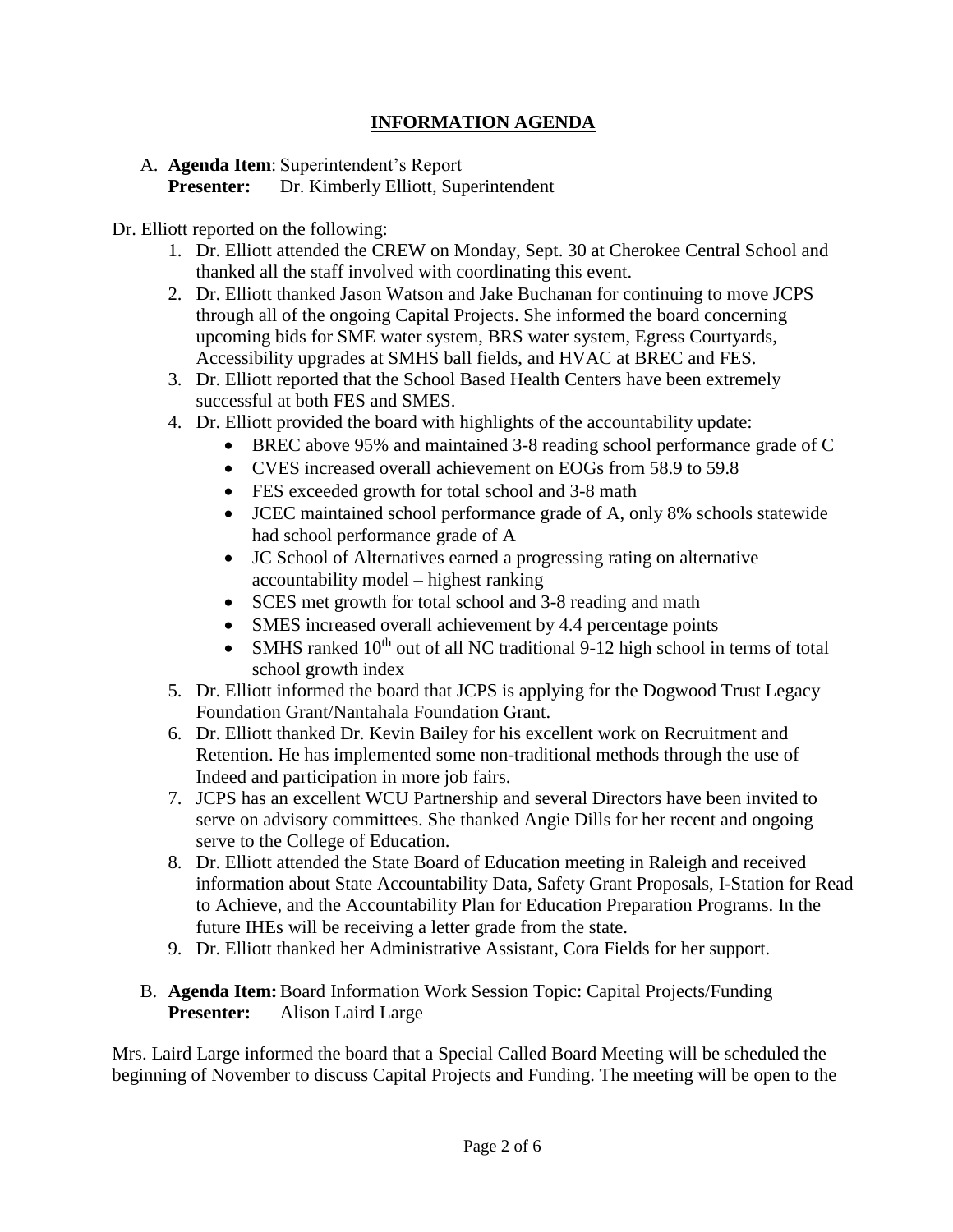public, however, it may go in to closed session to prevent the disclosure of privileged or confidential information, or to discuss matters protected by the attorney-client privilege.

C. **Agenda Item:** Declared Surplus

**Presenter:** Dr. Kimberly Elliott, Superintendent

Dr. Elliott informed the board that the following items are being declared as surplus and will be listed on GovDeals.com:

- 1. Braising Pan School Nutrition
- 2. Oversized Buffalo Chopper School Nutrition
- D. **Agenda Item**: Unaudited Financial Summary **Presenter:** Mrs. Kristie Walker, Chief Financial Officer

Mrs. Walker presented the Unaudited Financial Summary for September 2019.

## **ACTION AGENDA**

A. **Agenda Item:** Proclamation of September as Attendance Awareness Month **Presenter:** Dr. Kimberly Elliott, Superintendent

Dr. Elliott presented the board with a Proclamation declaring September as Attendance Awareness Month in Jackson County and asked for board approval.

**Action**: *Upon a motion by Mr. Wes Jamison and seconded by Mrs. Margaret McRae, the board voted unanimously to approve the Proclamation of September as Attendance Awareness Month.*

B. **Agenda Item:**Technology Purchases **Presenter:** Mr. Jeremiah Jackson, Chief Technology Department

Mr. Jackson presented the board with bids for the following items and asked for board approval:

- 1. Dell Servers
- 2. Fortinet telephones

**Action**: *Upon a motion by Mr. Wes Jamison and seconded by Mrs. Abigail Clayton, the board voted unanimously to approve the purchase of Dell Servers and the Fortinet telephone system.*

#### C. **Agenda Item:** Field Trips **Presenter:** Dr. Kimberly Elliott, Superintendent

- 1. Smokey Mountain Elementary School, Grade 8 Wilmington, NC, Apr. 14 to 17, 2020, TT 6131.
- 2. Fairview Elementary School, Grade 5 Knoxville Zoo, TN, Nov. 1, 2019, TT 6133.
- 3. Scotts Creek Elementary School, Grade 7 Camp Greenville, SC, Mar. 27, 2020, TT 6158.
- 4. Blue Ridge Early College, Grades 10-12 Greenville County Museum of Art, SC, Nov. 8, 2019, TT 6166.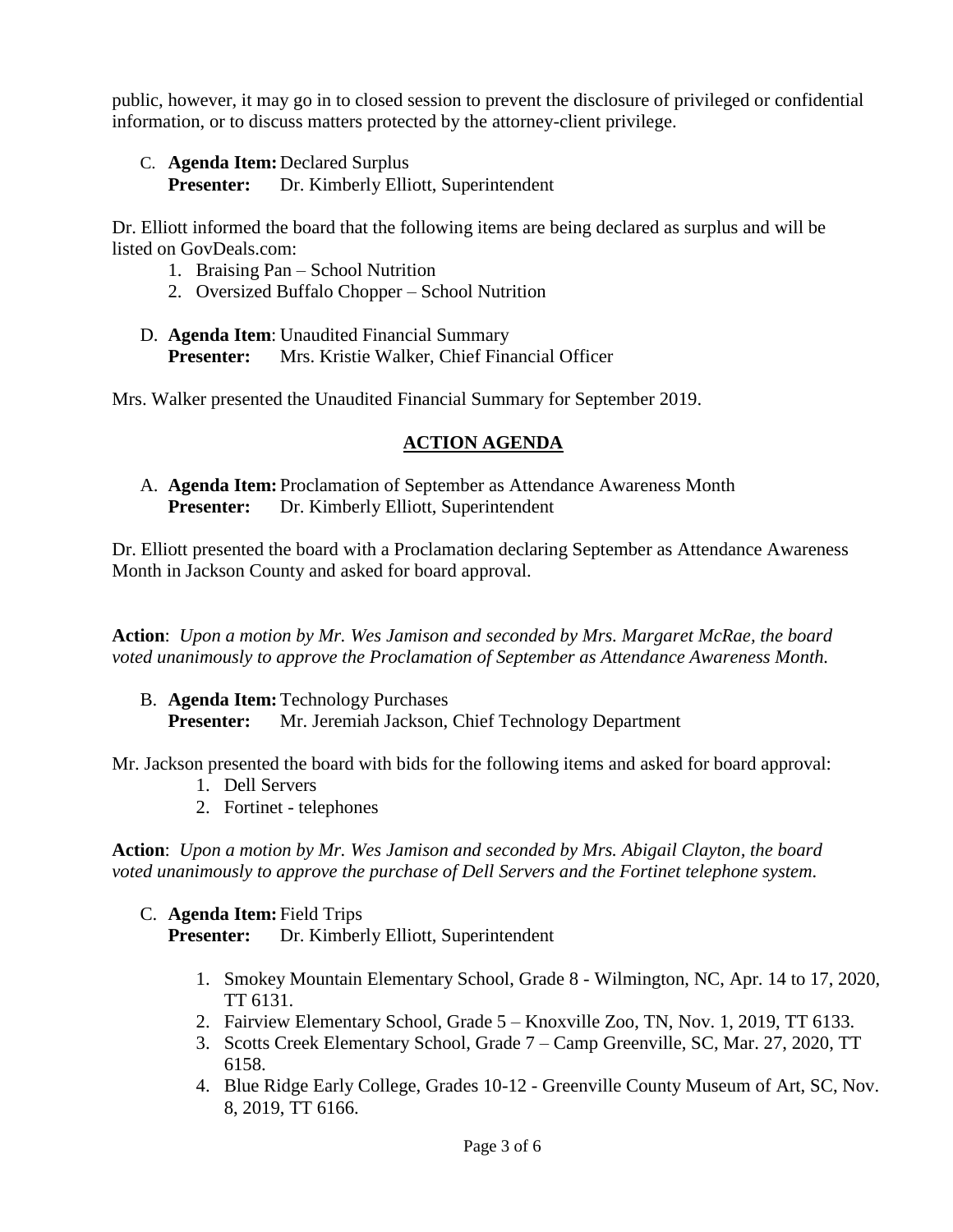- 5. Blue Ridge Early College, Grades 9-12 Dollywood, TN, Dec. 6, 2019, TT 6164.
- 6. Blue Ridge Early College, Grades 7-8 Carolina Beach, Wilmington, NC, March 31 to April 3, 2020, TT 6168.
- 7. Blue Ridge Early College, Grade 12 Orlando, FL, April 23 to 26, 2020, TT 6169.

Dr. Elliott reviewed the above listed Field Trips and asked for board approval.

**Action**: *Upon a motion by Mr. Wes Jamison and seconded by Mrs. Abigail Clayton, the board voted unanimously to approve the above listed field trips.*

## **CLOSED SESSION**

*The board unanimously approved a motion by Mr. Wes Jamison and seconded by Mrs. Abigail Clayton, to enter into closed session pursuant to G.S. 143.318.11 for the following purposes: under subsection; (a) (1) to prevent the disclosure of privileged or confidential personnel information pursuant to G.S. 115C-319-32 and (a) (3) to discuss matters protected by attorneyclient privilege.* 

*Upon a motion by Mr. Wes Jamison and seconded by Mrs. Abigail Clayton, the board voted unanimously to return to open session.*

## **OPEN SESSION**

**Action:** *Upon a motion by Mr. Wes Jamison and seconded by Mrs. Abigail Clayton, the board unanimously approved the consent action agenda:*

A. Closed Session Minutes of Regular Meeting of August 27, 2019.

## **PERSONNEL ACTION AGENDA**

**Action:** *Upon a motion made by Mr. Wes Jamison and seconded by Mrs. Abigail Clayton, the board voted unanimously to approve the personnel agenda as recommended by Dr. Elliott. The board unanimously approved the following recommendations:*

#### **Employee Recommendations:**

- **1.** Bolognia, Elizabeth Teacher, Smokey Mountain Elementary School
- 2. Buckner, Jenni Custodian and Bus Driver, Fairview Elementary School
- 3. Caplinger, Kristin Activity Bus Driver, Jackson County Early College
- 4. Dotson, Woody EC Teacher Assistant, Smokey Mountain Elementary School
- 5. Dotson, Woody Bus Driver, Smokey Mountain Elementary School
- 6. Dupree, Jason Bus Driver, Cullowhee Valley Elementary School
- 7. Dupree, Jason Activity Bus Driver, Smoky Mountain High School
- 8. Friddle, Carrie Substitute School Nutrition Assistant, All Schools
- 9. Fry, Eric Bus Driver, Fairview Elementary School
- 10. Gotay, Maria Temporary Part-time Custodian, Scotts Creek Elementary School
- 11. Jamison, Charity Substitute Bus Driver and Activity Bus Driver, Smokey Mountain Elementary School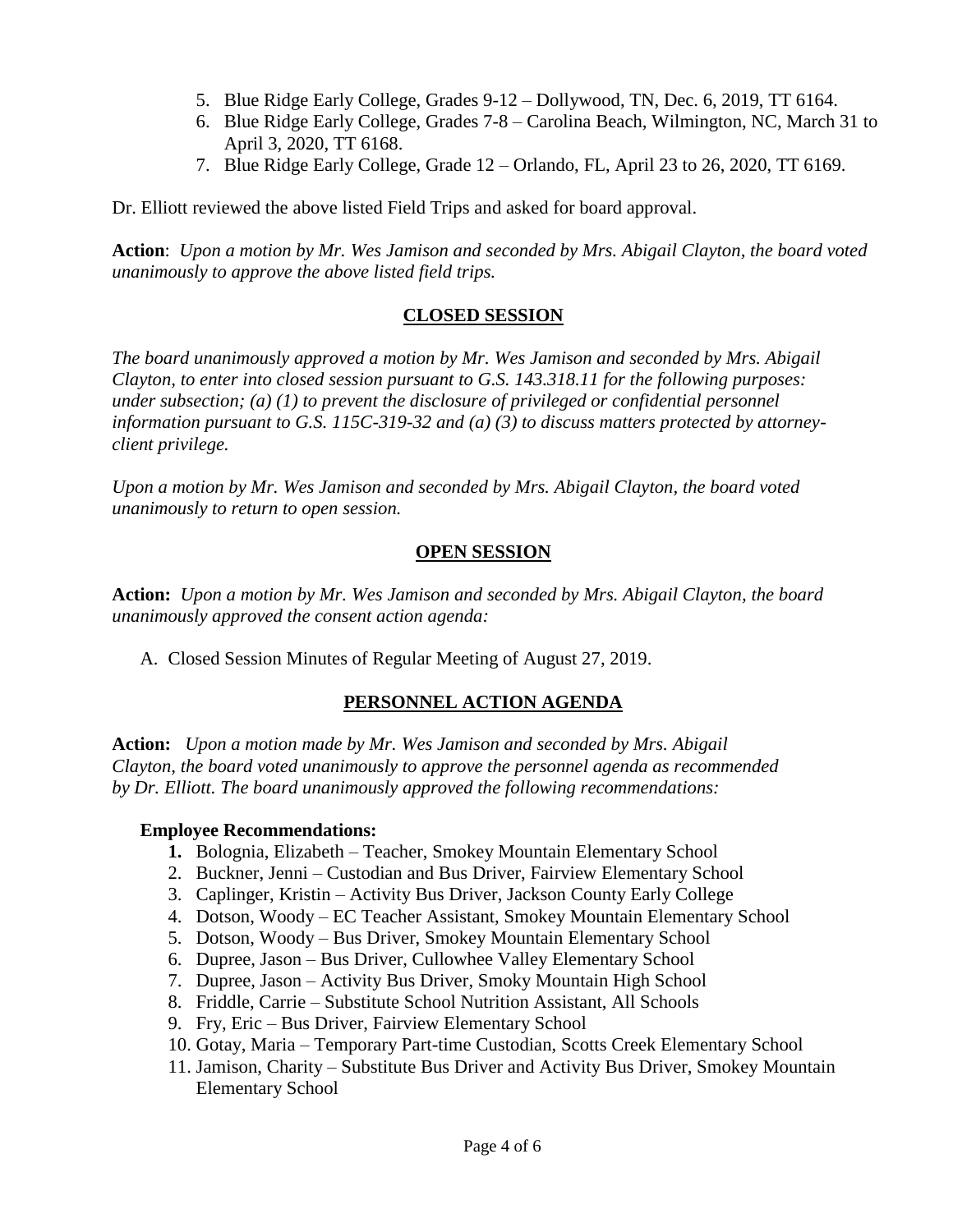- 12. Laney, Darryl Substitute School Nutrition Assistant, Cullowhee Valley Elementary School
- 13. Logan, Jeff Activity Bus Driver, Jackson County Early College
- 14. Longanecker, Crystal Substitute Afterschool Worker, Scotts Creek Elementary School
- 15. Moody-Bumgarner, Mary Activity Bus Driver, Smoky Mountain High School
- 16. Morris, Elizabeth EC Teacher Assistant, Blue Ridge School
- 17. Perez, Bernice School Nutrition Assistant, Cullowhee Valley Elementary School
- 18. Powell, Daniel Bus Driver, Cullowhee Valley Elementary School
- 19. Reep, Madison Afterschool Assistant, Fairview Elementary School
- 20. Samuel, Tyson Tutor, School of Alternatives
- 21. Simmons Jr., Lloyd Wayne Technology Technician I, Central Office
- 22. White, Jordyn Part-time Pre-K Teacher Assistant, Smokey Mountain Elementary School

## **Employee Resignations:**

- 1. Ashe, Lela Substitute School Nutrition Assistant, Fairview Elementary School
- 2. Bennett, Teresa School Nutrition Assistant, Scotts Creek Elementary School
- 3. Brown, Patricia School Nutrition Assistant, Fairview Elementary School
- 4. Cassey, Thomas Custodian and Bus Driver, Smoky Mountain High School
- 5. Madsen, Savannah Afterschool Assistant, Cullowhee Valley Elementary School
- 6. Norris, Kevin Teacher, Smoky Mountain High School
- 7. Shepherd, Pamela Teacher, Cullowhee Valley Elementary School
- 8. Sprinkle, AC Transportation Director, Bus Garage

## **Staff, Non-Staff, and Returning Coach Recommendations:**

- 1. Ballentine, Pollyana Assistant Coach Middle School Volleyball, Blue Ridge Early College
- 2. Cauley, Cleis Assistant Coach Soccer, Fairview Elementary School
- 3. Dillard, Morgan Head Coach Varsity Softball, Smoky Mountain High School
- 4. Gentry, Logan Assistant Coach Swimming, Smoky Mountain High School
- 5. Haney, Dean Head Coach Swimming, Smoky Mountain High School
- 6. Hott, Stephen Volunteer Assistant Coach Middle School Swim Club, Blue Ridge Early College
- 7. Wike, Kendall Paige Assistant Coach Volleyball, Fairview Elementary School

# **FYI – BOARD ACTION NOT REQUIRED**

## **Transfers:**

Biddix, Mark – From Custodian and Bus Driver at Smoky Mountain High School to Custodian and Bus Driver at Fairview Elementary School

## **ANNOUNCEMENTS**

**The next regularly scheduled business meeting of the Board of Education is October 22, 2019, at 6:00 p.m., at the Board of Education Administrative Office, 398 Hospital Road, Sylva, North Carolina.**